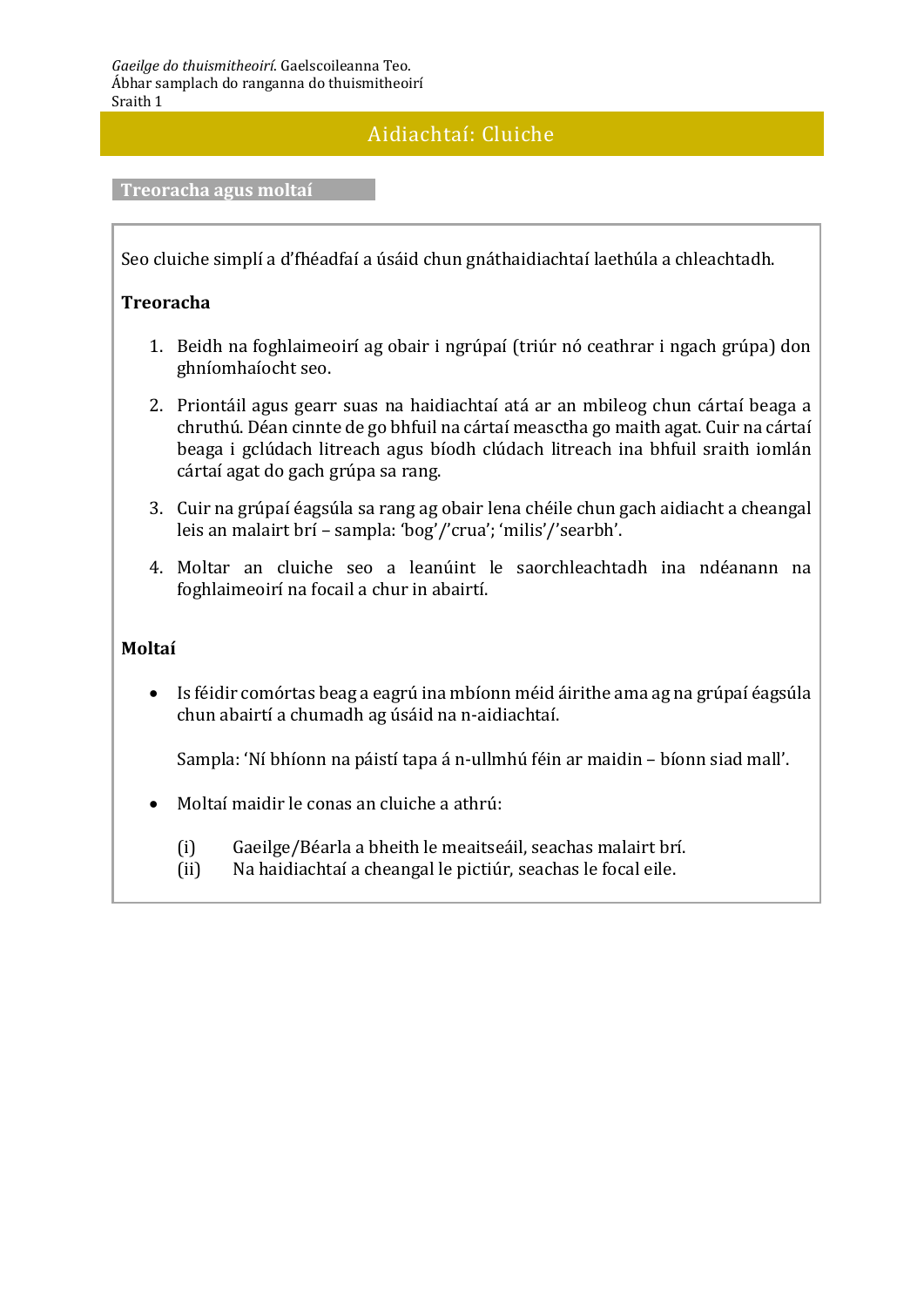*Gaeilge do thuismitheoirí*. Gaelscoileanna Teo. Ábhar samplach do ranganna do thuismitheoirí Sraith 1

| S        |          |
|----------|----------|
| Luath    | Déanach  |
| Tapa     | Mall     |
| Oscailte | Dúnta    |
| Tús      | Deireadh |
| Sásta    | Brónach  |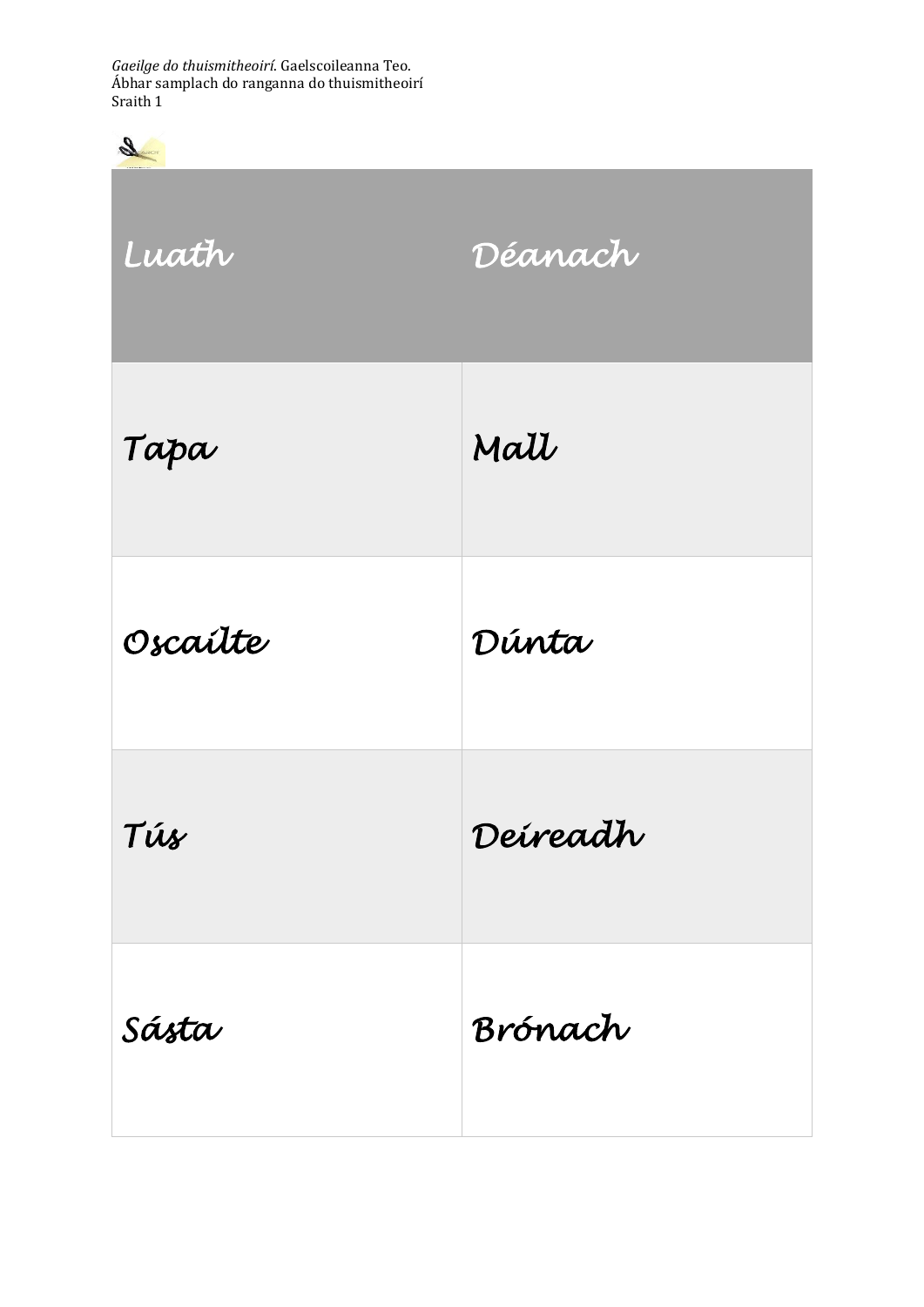*Gaeilge do thuismitheoirí*. Gaelscoileanna Teo. Ábhar samplach do ranganna do thuismitheoirí Sraith 1

L

| Suimiúil | Leadránach |
|----------|------------|
| Bog      | Crua       |
| Láidír   | Lag        |
| Díreach  | Cam        |
| Leathan  | Cúng       |
|          |            |

 $\overline{\phantom{a}}$